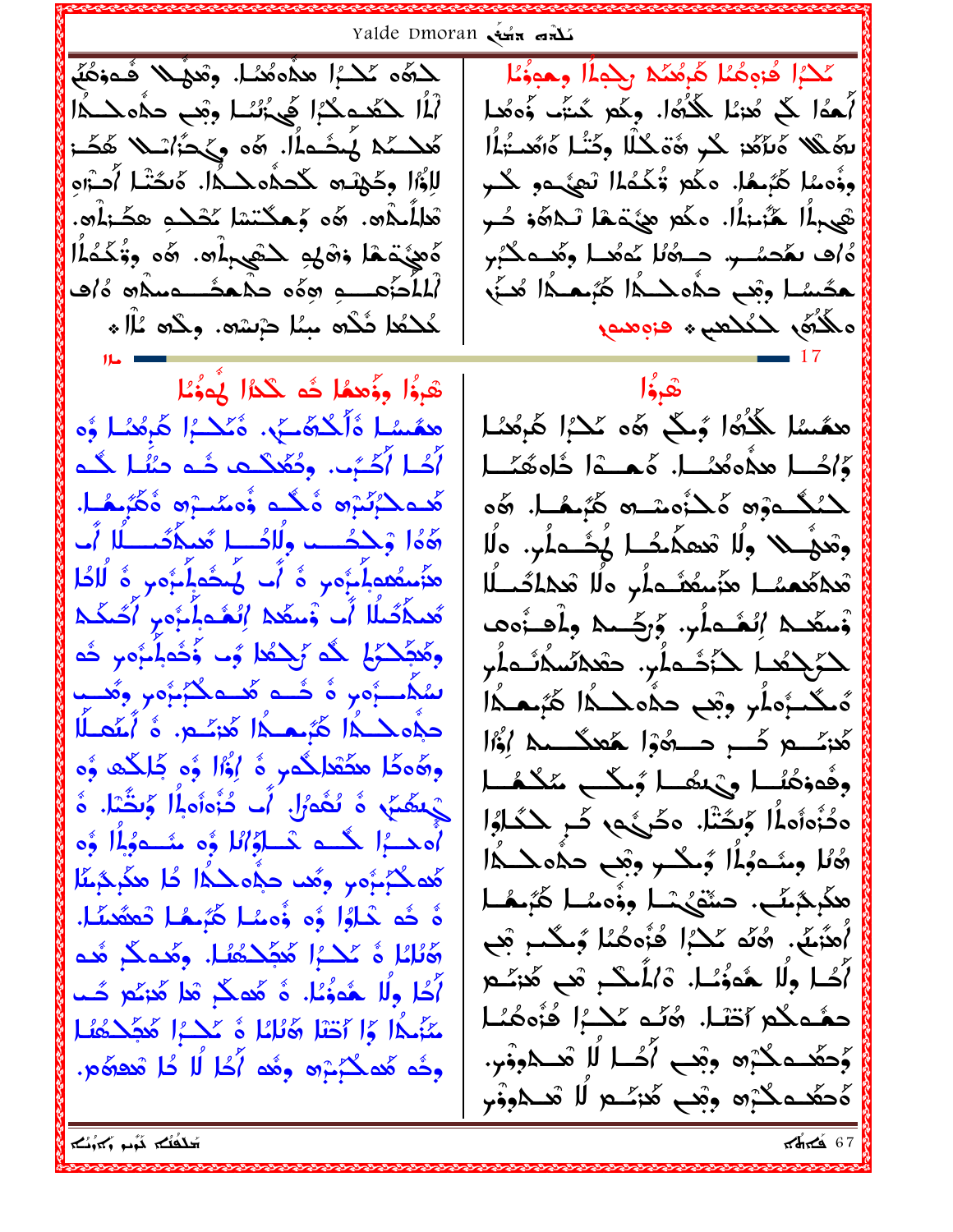Yalde Dmoran ةً هُـه هُـهگُرْبْرْه وْهْـا هُزْـُـهِ لَا كُـا تُعْبِكُسْتُمْ أَوْ تُعِيفُكُمْ. وَقَالَا أَوْ كَكْرًا مُجَدْعُمُل. وِكِجُرُبْ مِنْكُومِكُو مُزِيْلِ. هُ أَيْهَوْا وَالصَّلَاثَا ثَمكَّلا مَثَاثَتِهِ حَدْدِسُل مَنْ يَا إِلَّا اللَّهُ أَفْلَاهُ أَلَّا وَقُدِمَكُمْ قُدِمَ أَخْلَ هُمُحِسًا ۚ وَلَا أَووِيْهَا هُدِمَكُمْ قَدْهِ أَهْلِ حِدُّهِ حَـٰدًا. وَمَثَلَّنَا ۚ يَحْدُلُ هَٰجِحَـٰهُنَا وَهُمَكُمْ خُوبُرًا كَلَّ أُسْقِسًا هَيُشْلًا. هُ وَّهُكُمْ أَوْخُا وِضًا هُدْدَاكُمْ حَيْجُد أَكْسِرْهِ. هَالْمُا هُ كَكْسُرًا هُجَكْهُمُا. ومُعدلْهَالْكُلُّهِ أَرْ هَيْهَمْ الْمُحْدَدُ أَنْكُمْ أَوْب تَعْيَىلُوبُه. ةُ هَزَالِكُ مَكْمَعْقَدَا أَهْ لَلْ أَتَعِيدُاً لَكُمْ لَعَيْنُوا وَبِ الْمَنْعَشُمِلَيْتِهِ. كَانُلُّا أَه كَلْهُ كَجَلْكُمُنَا. وَه ٱسْمَا وَب أهدُ وسلَّمَرْه هُدَٰوَهَا وَ كَسَلَّا قُمْسًا حصَّكَ كَشَعَرَ. أَوْ كَسَوْرًا وَوَ قَوْصَفَتْرُو مكْ مِتَّوَاءً لَتَعَلَّى مَا أَمْ أَحْتَارَ وَكُنَّوْهِ كَلَّمَا مِنْ هْهْدِكْتُرْهِ. وْݣَالْمَا أَو كْلْسْ مْحْبَّا مْجَعْلْهُمَا. وْسْأَاءِكُلُّهُ شَارْهُمْاتِيْهِ كَالْحُكُمْ شُمْؤَهُمْ وُهِ كَبْرِيا". أو سألكُوه وُنُبابْيا حُو شُووْهُم وُه عْكْمَامْ هُ هُمُلْمًا أَو كَكْرًا هُجَكْهُمًا. ۇس يېڭىما ئىمگېگە ئانگىلا ئىس تَعْلَـــٰٰٰھُا. أَو لِمُبْوِكَــْ مِنْ حَمْدَ الْمَحْمَــٰ وَب لِكِنُه أَلا قَط ثُمِكُوه ۚ مُحْكُولِ. وَمُنْاسُلِ أُه كْتُرًا هُجُحْهُمًا وهُدكْبِكُم ۚ أُحُا وَلَا هُوَدُما وَ هَكُم مَّد أَوْحا رَقَ إِذَا مَّتَرَكُم كُبِ مَنْ ذَٰلاً وَا أَتْقَبَلَ. وَقَالُهَا وَ كَلْبُوا سُلمُلُک ذَبَب اللهُ اللهَ

وَلَا تَعْلَمُؤُوْمٍ. 2ُنُّ يَكْبُرُا قُؤْوِهُمْا وِيَجْزُاسْلا هُزَسِيْفٍ وُهِ هُدًٰا هِ هُزَسًا. وَيُوْمَ وَهَلَاتُنَا شَكْشُوبِ كَصْحَمِ هُوَجِسًا سَّبِلًا كَعُكْسًا وْٱلْكُرِ مِّي ٱصَّا هِهَجِسًا هُولًا أَهْهُكِما ٱلْمُحْكِمِ ثَمِي ٱهْمَا حِفْهِكُمَا. هُنَّهُ مُكْسُرًا فُنُهِهُمَا وُهِهَا لَّكُمْ هُودُا كَاشْلَ هَيُمْلًا. وَهُوَا لَمُؤْكَّلِ أَوُهُوَا ﴾ لأَمَّا أُشُوبٍ. وَأَمَّا كُلَّمَ أَسْتَرَبَّ فَوْهِ مَا الْمُسْرِ مِنْهُمْ مِنْ الْمُسْرَارِ وهي بأه هُما الحكَّفِيها ولِلصَّارَ لَّكُمُّزُوْا وِرَهَ مُعْثَماًا. رَهُ مَكْثَرا قُزْهِ هُمَا وَٱللَّهَ ۚ وَلَمْحَدْمَسَدًا أَرْهَيْسَا خَلَيْلاً وَّكَلَّهُ لَهُ ا حصَّم للسَّمر. 6/5\$ا وصَّحصَص لِيٓب ابْكُمْ هُمَّا حَتْ فَرْهِ. هُمَّا كَمْ إ كَزْهِكْمَا وُسْأَسِيْهِ مْتَرَكْتْلْسَلَا كَمَلَا ثَّەزىئىل ۇھزەھىگىمى. شَکْم كَكْبُرُا كُزُّەكْمُا وُساْسەپ ۇنْىْلىكا ھۇھۇھمُىل وَيَائَــدَاهِ. هُنَــدُ كَــْـزًا فُزْدَهُنَــا وَيَحْمَدُا مُكْبِلُهِ حَكَمًا ثَبَ مَحْكُمًا كَهُــزُو سْمصُــا وهُـــمسَّــ ثَبْـــوهُ صَــْـــوه لْمَحْكَمَا. هُنَّـه كَحْبًا فُنُوهُمُا وَكَحْرَوه أَكُل ولَا هُوَوُمُا وَمِكَا وَهِكُم هُو أَوْحُـا رَبُّهِ جَمَلَ مَنْ تَصْدِيمَ حَدَّ الْمَقَالِمُ الْمَحْمَدِ مِنْ الْمَحْمَدِ مِنْ الْمَحْمَدِ مِنْ كَكْبُرًا قُذْهَهُمْا وَكَكْبَرْهِ أَكْرَ وِلَا هُوَذُمُا. كَحِدُّهِ لِمُسْكَرًا أَبْصَهُمْهُ لَكُمْ لَكُمْ تَعْبَ

 $\mathbf{A}$ n  $\mathbf{A}$  68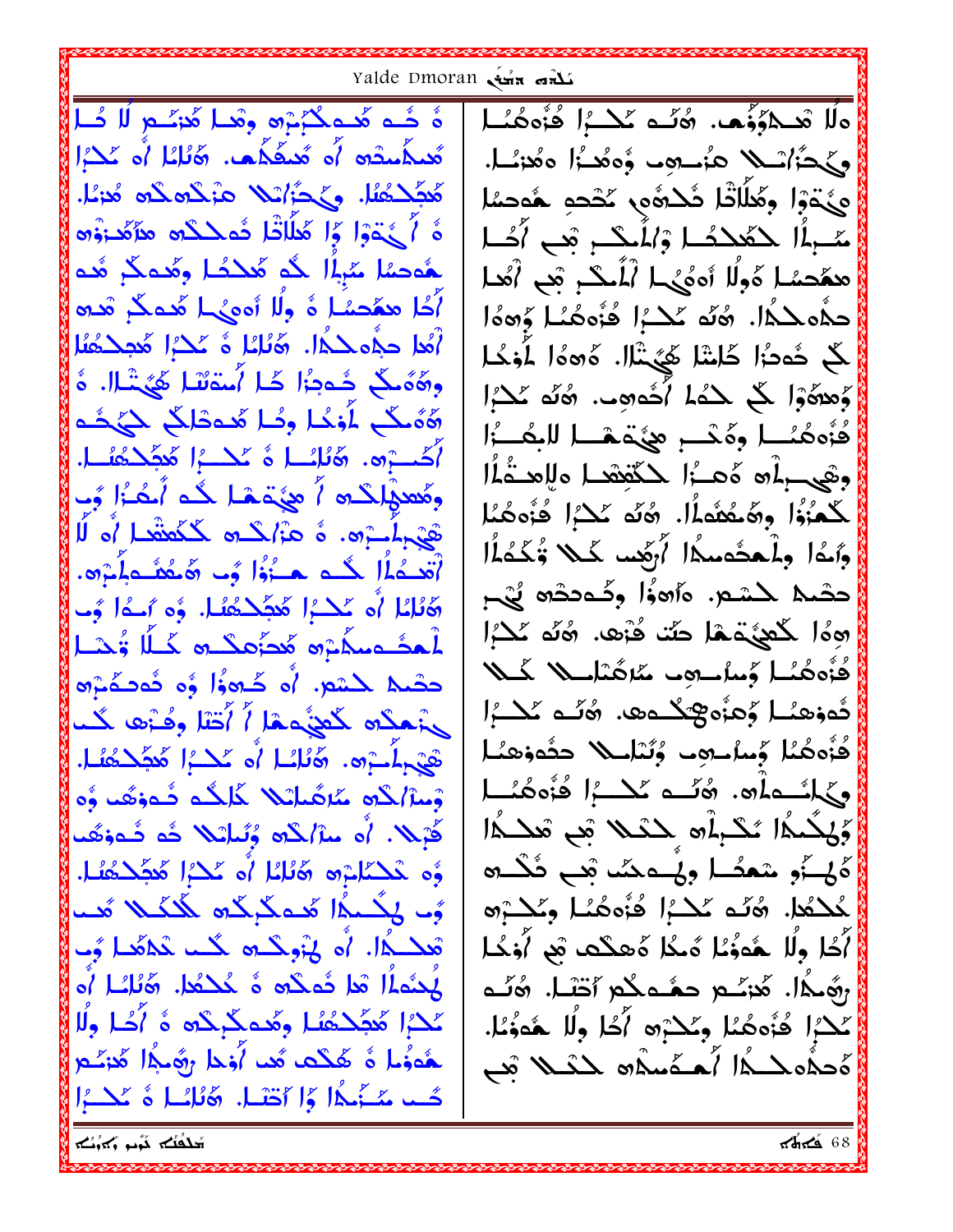Yalde Dmoran مُعِكْدُمُل. وَبِ تَعِلَلُهِ وَمُعَكِّرٍ مُعَهُ أَجْلَ وَلَا كَّمْا ةُ حِكْمُكُمُّا مُحْجَمُونَكُمْ لَمُكَكِّلًا هُو مِنْلا. وَنَايُبَا وَ يَحْبُلْ هَٰذِكْهُنَا. إِنَّ أَمَّكَمَلَا وَهُدِكْمٍ شَد أَكْل أَكْسُوا أَو أَدَّا وَٱكْتُوا. وَ ٱمْعَطَلَا وَهُدِكُمْ إِنْعُلُكُمْ لَل همّسكُم هوَّمُا وقدْا أَحْدَةًا. وَقَالَها أَه يُكْرُا هُدَيْكَهُمُا. وهُدْهُوْكُدُه كُ لْحَكْفَا هُـه وْسَمْـرْوه أَو لَلْحِذْةِ كَـرَه وُب أَهْدِمْ لَا هَزَالْكُسْ هُدَ هُدَمْكُرْمْ وَ. وَكُلْمًا ۚ يَكْبُلُ مُحَكِّمُهُا. وَهُدِ حَنَّا وُهِ أُحل مُعكَرِ أَكْبُو. ۚ قَالَ شَيْئًا حَسَمَ مُحزَّمكَ مَـ مَرْحُرُنُـملَا. مَّنْلَـا أَه كَّكْرًا مُجَكْحُمُهُا. وَلَا تَشْتَبَلَّا مِجْمَوْهُدِهِ إِنِّي حَسَنَةَ اللَّهُ مَا أَنْسَسْمَةُ لَمَا هَلَائِكَ مَنْ ذَوْا وَالْمَسْنَةِ وَالْمَسْنَةِ وَالْمَسْنَ أَحْدُدْ مِدَرْدِهِ وَكَامًا أَوْ كَلَّا هُدَكَ هُمُ وً شَعَزُ مِنْ مَكْمَــزُا كُـــَبِ هُ قُبِيْلِ وَمِكْتَسْهِ فَيُحْصَرُ إِنَّ هُ وَهُ مِكْتُ لِحَدْهِ \$ حَنْا إِنْعُنَا وَٰنَانَا أَو كَحَزَا هَجُلْهُمُلْ. وَلَحُنُوبُ أَنْ هِيْكُلُونَ أَنْ تُحْلَمُ أَهِ أَ هَيْهَمْا حَصْبِهِ كَشْعِ وُسِعْهِ وَا. أَهِ أَ يُمِنْزَلَ هَهُمْتْلِ مِلْكُكُ وَ أَبَّ مِكْنِدًا ائْتِيْرًا وَمَ هُدَدَسْتِرْهِ. وَكَانُا أَنْ كَتْبَرًا مُعَكِّمُهُ. وَهَيْ الْكَهْمِكُمْ مُعَبٍّ. أَهْ فُوفِعُنَا وَوَحْدِهِكُمْ. وَقُلْنَا أَو كَحْزَا مَعَكَّمُهُ. وَحِكَمْ أَوْحُمَا لَاسْكَ. كَعِمْا وْتَعَكَّدُهُ وُهْشَدُهُ شَبْ لِمُشْبِهِلْتُرْهُ أَهْ وَاصْلا وَهُدِكُمْ لَكُمْ يَعْمَلُ إِنْعُمْلُ صَّد

حنُلا. هُنَّه كَجْرًا فُنُوهُمُا وَكِّي ٱلْمَحْرِ ھی اُڪُل لگُهُّا وہ مڪْ; لَگُهُّا، مَڪُّر أَمْكَرِ إِنُعْلِيكَ لَا أَحِكْمِيكَتَ بِّي شَيْ وُالْمُوهِبِ لَمُكْثُوا. هُنَّهُ كَتْبَرًا فُزُوهُمُا وُكْكِكُعَا أُسِعُوْ حَتِسْمٍ. مِكْحِكْتَالَا وَاهْدِهِ لَا هُزَا حَقَّدِكَّةٍ وِي وَكَّدَ حَكَمَّا هُنُّوهُمُا وَبَّعِ أَوْهُمَا وَاصُا أَلَمْكَ وَب مِلْمُوَمُطِيطٍ. وَقِي شَمِيعٍ كَشَمْ وَتُسَبِّرَ هَ ُحزُنُلبِهِ. هُنّه عَدْ ا هُزُههُمْا وُبِكَتْبا كَبْعِيبِ أُحِسَنَهُ وَمِن ونُسْمَعُوْلَ كَتْحِسْبِ لْمَشْــٰمِيدُان، شُكَّــٰ شُكْــُمْ الْمُؤْمِنُّــالْمُ الْمُسَلَّى وُهكَـزِلُم ٱلْمُكْرَبُةَ كَـمَكْتَسْـلِ مِهْجِـزُا لِكُمْ لَهُمْ لِحَفَّلُا صَنُا إِنُعُمُا. 2ُفَّ ككرًا فُتُوهُمُا وِكُكُو وُهِيْءِهِ كُلُو وَحَكَمُهُمْ أَهْجَيْهِ وَأَهْلِهِمْ الْمُسْتَمَرِ أَوُكِدُوا. وَكُكّْرًا حَقَيْتُكُمْ هَكْلُوهُ وَهِ لْكَعِنْدِلَمَا شَحْحُل وهُوحِسُل ، وُكُو كَحْسُرُا هُنُوهُمُا وِهَيْ:َا ٱلْمَكْلُفُ ثَقَعٌ وَهُوَوْهُمُا هَنْبِ كُبِ. هُنُم مُكْبًا فُنُوهُمُا وَبْنِ أَوْݣُا وِنَّــْ دَـَـْ وْالْمُوْتَّى حَكّْـدَاه. وَرَجْهَا وِنْعَسْرُهِ حَيْدَهُمَا إِنْهُمْهَا حْفَىلْلْمْهِ. هُنَّے كَمْسُرُا فُزُهِكُسَا وهُصْلا وتَمُكْر كَكْرًا لَمُؤْسُلِ تَعَهُّلا وْسِعُدا إِنْعُمانُهِ. وهُوَوْخُلَا هِقَا: كَلَهِ وُبِّكْتُمْ لَا حَقْبُ هَدْرُهِ هُ تُمْ حَكْسُرًا

سُلمُلُک ذَبَب اللهُ اللهَ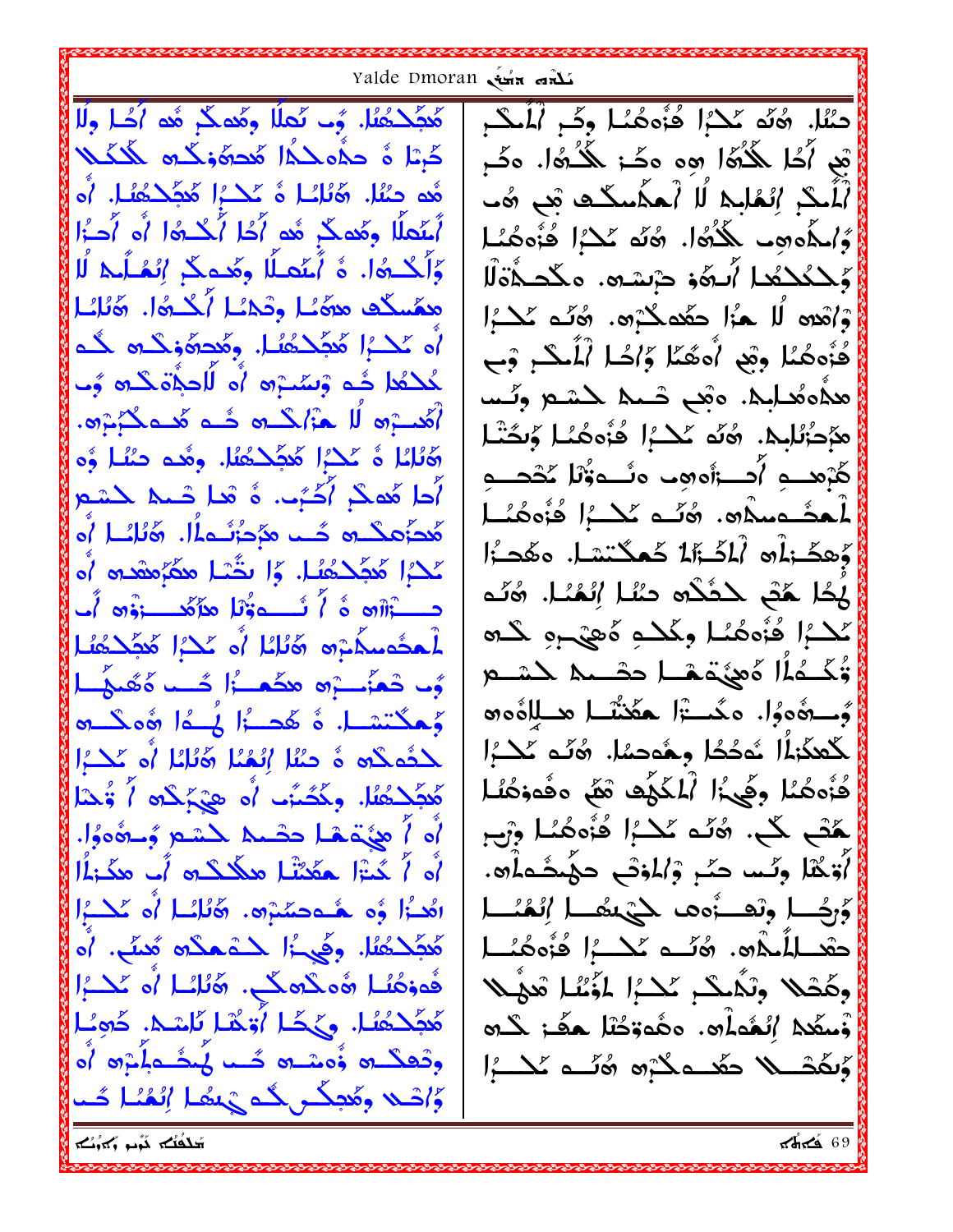Yalde Dmoran قُذْهَ هَذَا وَوَّى سَكَّتُماْ هَيْنَنَا هَدَّ قْلِلُمْتَرْدِهِ. وَكَانُمْا أَوْ كَكْرًا قَعِيْكَمُعُمْلَ. وكُلِمَشْكُلُهِ وَكُلِمُكُمْ كُلُمْ كُلُّ وَٱلْمُؤْهَ كَوْلَــْه. ەۋەھزۇملا كْكَــْبِلَّا ْ هُـَــى لِكْتُبِ وَمَا وَسُعْدًا وَمَا إِنْكُمْ وَلَٰهَمْ وَلَٰهُ وَمَا أَنَّ كَىكْسۇەلەھ. «كُلّە كْكْسْرا فُزُەھْسًا مُەتكْىل مُحْكَكُوكُ وَمُعَكُمْ كُــْ وَ وهَكَسْبِ هِقَنْشَا هَاوْجُنْسَا كُعكِّرْهِ. هَالْمَا أَو كَحَرَا هَٰجَكَهُمَا. كَمِكْمِ وَالْمَامَ وَالْمَسْرَدُ الْحَمَيْنِ الْمَسْلَمَ وُّهِ وَجِمَا وَسَيَّكَتُواْ حَقَيْتًا مِنْصَوَّرَةٍ مِنْ أَو وُحثَكْرِكُثُما الْمَعْكَمِكْسُفْلُرْ». «كُنُّمَا كَهْشَــْرُه. أَه ذُهَهْزُهُــا كُــَــَ كَبِلَـَــْرَه كَكْرًا فُتُوهُمُا هُنَّه كَكْرًا فُتُوهُمُا هُولَاهِ مُا وَلَكْتُرْهُو. هُنْائِلْ أَوْ كَلْتُمْ! وأهدُه سِدًا وَجِدًا أَلْمَحْكُمْ ذَكْرِهِ كَتِكْتُصُلْ. وْتْمَكّْسْسْبْقْ أُحْقَنْشَا أَنْ أُ دَّنِيهَا حَقْدِيْدُهُ. وَلَهُوَٰٓا ٱلْمَعْلَمَة أَوْطُبْلِ لَكَ هَكَبْتِرْهِ. أَهْ هَزَالَحْمَ لَكُمْ هَغَنْتَــا حَعْدَتَسَدُتَــه أَنْ . وَحْـــة هيَّا أَمِ حَكْرِحُثُم! هُـم حَكْرَ الْزَمِهِ. كَانُلْسَا فَي كَلْسَنَا كَيْݣُلْكُلّْسَا. وُب مَقَنِّصَفَّ حَبْ نَكِيءُا هُلا وحَقْقَصًا. أهدُوسكُرُو مُحلِّئًا شُوكُلُو صَرْحُلًا وَمِعْتَمِ لَكَمْ دَرْسَعُكُمْ إِنْعُسَاءَ هَشَا ئُــه مَــه كَــُمْ مِنْ، أَه لَمَعِيمًـا مَكَــمٍ أَ ہُمحُکُما وَمَقْرِہ. کُے مکَمَّا کُے هَعَيْنَا خَوسُكُرْوهِ. وْالْحَرْهِ دُا قْعَدْؤُيُّ مِنَّا حَمُحَبَّه. ٥) هَذِ كُمْ حَسْلَاه. ٥٥كَمْحَـٰ دُّه خْلِيٌّ ٱللَّامُ وَا دْتَعْقَعَا. وُدْلِكُمْ دُّه وَسُئُعَا كُمْ كَعْنُسْمُشُمْلُوهِ. هُجْمَةً وَالْكُمْ وًبِ إِنْعُدِلَتِرْدٍ. هَمْلُ أَنْ هَكْتُنَا وَقَدْتُونَ. خُاهوَمْــــره. هَ مُحـــدَوْا حُب حَمْدللَّــدَّرَه. أَبَّ نُصِلًا وْمِمُّوْمَكُمْ شُمَّ هُجُّوشٍ ، أَه وَهُعَمَّا لَكَمْ لَكَيْدَتُو. وَهِنَدْ إِنَّكُمْ لَكُمْ أَعْلَمْتُمْ الْمُعَامَّةِ الْمُعَامَّةِ ا مَدَّهْلِگُ شَهْ سُلَّبْرَهَ. أَه مَرَّكَ: گُلُّ شَب ەَ كَمُتْتَنِي حَعُدَدُه أَه مُحَكَّمُع كَب مْنُسْمُشُدْ مِلَّةٍ مِنْ رُهُ مِعْهُوْ اللَّهُ وَحَسَنَةٍ حمْدمسُـــا وذُكَـــداًo . 0\$اَكْـــدەت وَوْكَتْرْ3. إِنَّ الْحَدَوْا إِنَّكَ كَبَّ تَعَالِمُكُمْتِرُهِ. ەُوۋُەشە ھَبُعْل ھُعْلَمُ أَه هُمهُ/ لَكَ الْمَالِمُ مِنْ مَا مِنْ مَا مَعْ مِنْ أَه لَكَمْتَرْكَ دُعَبٍ مُحْدَثَــوِلْمْ رَهِ أَهْ مَكَمُعَكُمْ ثُمَّ هُوَدِيْنَا وُبِ وَجَوَلَتِهِمْ أَوْ وَّە ٱكْسَرْه أَو وُو وُومِّسْرُه أَو كَبُرْهَا ھُمُّا حثَّلاَکُم لِمُلْکُبِ \* سُلمُلُک ذَبَب اللهُ اللهَ  $\mathbf{X}$ م  $70$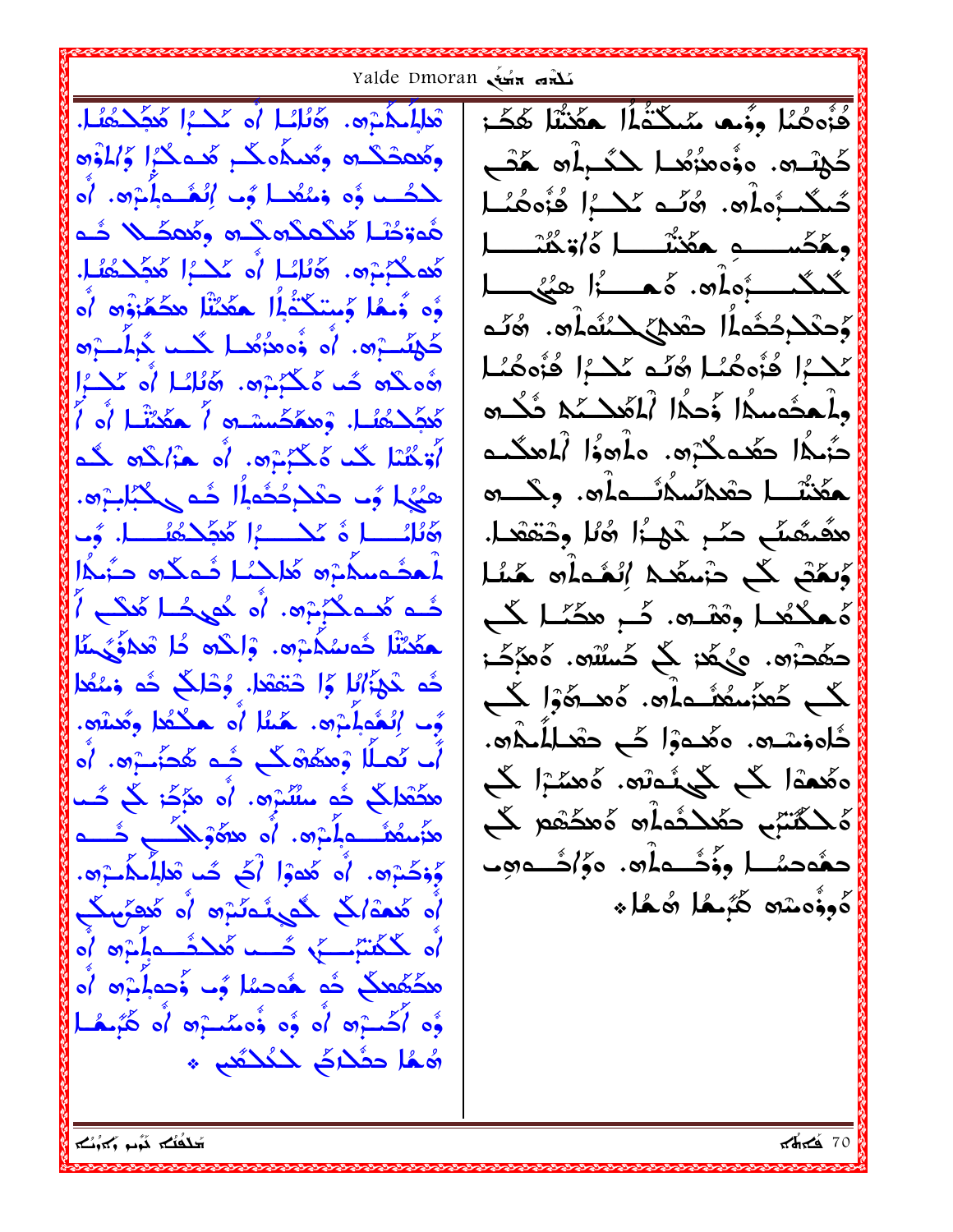Yalde Dmoran رجداً ورَجْرًا تحدُّا ثَّەھُوا وِبْعِ ثَەھۇا ئىقىمە ھقىئا ۋايىھُول هُدَسُل كُرِ همُسُل قَيْرُها وِلَوْجُداًا وَهَيْدَا حْرَسُرِ لَاعْكَبِ وُحِسْعُودًا وُخَوْبُكُمْااً وِهُدِمَاًا فُسْتِهِ حَقْوَّەتْعَا لَلْبِكُنْزَة. مَلَّەوُجْدَا خُبْر غْفُرًا حَبْحًا وُحْا هُعكْم بْعِ أُوْخُا رِبُّحْكًا مُكْتَبِ وَهُهَ. أُنْتُهُوْ هُدْبِ لَكُثَرِكَمْ وُنْكُمْ شَقْتُنْبًا. مِكْتَبِ كُبِ كُسْزُهِ أَا وِهَٰهَا كَنْبَطْرْ، وَهُقُومِ وَيَنْدُلُّ وَسَدُّو ذَرْقٍ كُنْبَرٍ أَنُّهِ هُزِبِ لِكَتَّفَعْدَ هُكُب أُسِرِ وَاهِؤُهِ، ٥كَمْبِنُه أَا وِلَوْجُمِدًا. وتَبْهِ لِلْوَّٱسِ كَعِينْتَهَا. مكْمَتْا حِمْعَقْعُدًا وُحْدِثُورٍ أَحْثَا وَكَهِ أُمكْسًا وكُــمْ وُكْــمُلًا لْمَكْمْــا حنْــمِيهُ! وُمكْنُوهِ أَبِي وَبْعِي حَدُّوهِ حَدُّوا. وُنَفَـٰتُ حَكـٰب كُلُّب كَي ذَّمْمَا مَّكْمًا وكُمُّشُدَاُنٍ. وَنُدَوْا هَ تَكُـلًا هَاتَهِــتُذَا وَحِـتُمُا حَـهُ الْمَعْط ەتھەم ەُسكىملىر. دېزا ۋىڭىر كېرىمكال وثلاج للسَّاعلُو وحُحصًا مؤسسًا مُحَوَّر فَنكُمْ كُرِجُنْتُو ٱتُنُـا هِقُوْهَتُـا هِلَاشُـُمْرِ ەڭدەمئىر ھۇمغا. ھەماھ لمكلصين حزه محمد لِحَمَّهِ، كَكَبُرا كَحَسَّه. وكَبْر نُعْفَه حَكَرْفُوڤا وخَاوفِنَا هَيها وكَعكَبْلًا (خُوفُلًا )ُيْحق أُسر تَعْمَصُلُ كَسُلَاهِ. شَيْءِلُمْ لَاهُه اَحْمَلْ وِحُكْتُعا حَزْهَا! وِرْحِنْتُهِ. وُعْنَفْ مَكْحُلْ بْع لمؤتُل وكَبْك إِلَيْهَا أَمِنِ وَحَقُّوا مِنْ الْحَمَدِ الْمِنْرِ مِنْ الْمَسْمَدِ الْمَحْمَدِ الْمَسْمِرِينَ الْمَ وَٱلْحُزْنِ. هَجَمْ وُحْمَلَا هُمْ هِجْتَوُحْلَا عُكْبَهِ كَعُمُطْ وَهُدِكْتَرْنِ. وِكْنَ عُلَّا \* هْرِذًا وَرُهِزًا هُم كَلَّدًا هُُودُّنَا هْبِوًّا وَرَْئَا ٱلْحُمرِ هُمحسًا عَكَزًا ٱُحبَّبَ ةُ ٱَحـٰزًا وَّه لْحُرِ هُوصُل كَحَرَٰا مِحْوَمُهُمْ حَرْهِ وَٱحُلَّا أحبا هعَنْسًا. وهَءْ1 حُب يُبحُبهِأَبُّوب هَقَٰنُمُا. وُ∞هَ هَ حَهُنصُولَمِ كَثَبًا ٱحتُمُا كثرًا أحبُّنا هُديَ عِيشًا وَشَا أُؤْمٍ. هَا بْعِي كَمِيْكُمْ وَشَمِيمْ أَوُهِ. أَبِيمْ كَمِيرٌ كَمِ تُسُبُطُ أَحكُسٍ حَنُحْدَوُسٍ. خَودُا 2005َ وثَ*۩أَلْمَا هَامنُ*م گُد هُدهگرُنُدُوم. ثَبْتُ: كُمْ كَاشْا هُيُشَّالْ وكُم هُولا ذُكُمْ هُ 1، لَّاتَسْتَعْتَبَا هَيْتَ السَّقْطَ مَا هَ هيئر أب ه مه ما كان الم يتشهر كَلْغُدِ وَوَمَا ذُكْرِ مِنْسَارًا وَلَى الْمَحْلِ كَحِدْهِ حَــدُا هُــ هُــْـــمَّـدَ لِمَــْــمِلَا. كَتْتُمُلْ وْ تَسْتَبْكُمْ كُتْبْ حَذُّهِ حَكْمًا ۚ وَهُنَا إِ هَ مَعْــد الْمَكْمَــزا هُرَمْــابِـد. وَاهدَكَــز محْكُماً لَمِحْمَلًا. هُ مُحْتَنَ 26% حَمْدًا كَهْلُو هَمْ كَدُرْا. وَهُوَكَّارِ أَبْعَدُكُمْ هَبُعُلُم. ةَ ممكَّدَ ةَ كَهِنَدُوم كُب بَحْلَفُتُهِ مَهُومٍ وَكَاوُنُكُمْ  $x + 4$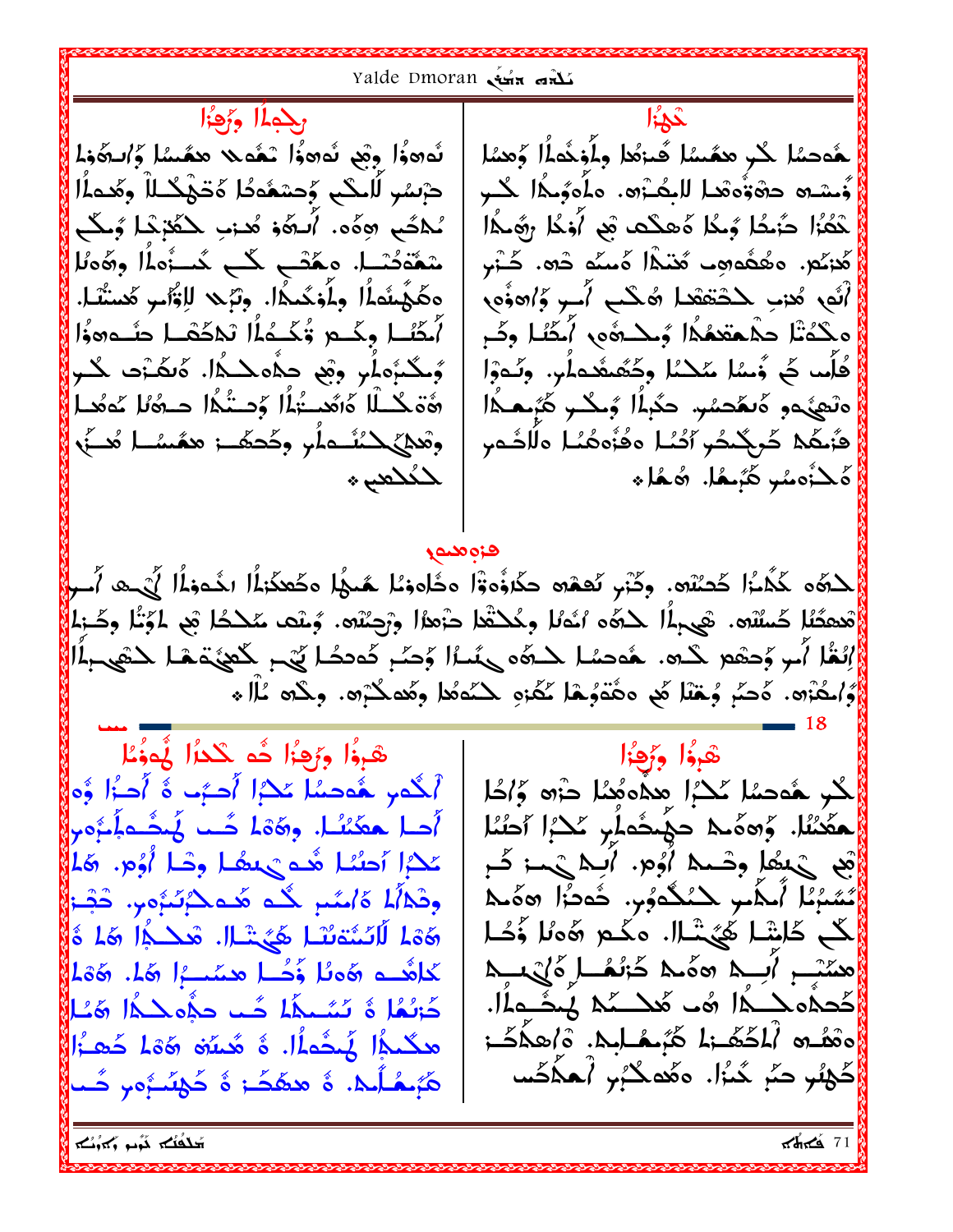Yalde Dmoran ەَھُىمْـا ۋە كْبــزا ئائــر ۋە ھُللائــا. أە هَي بُقْوَا وَهَلَلْقُا. هُحَكَمْبُ لَحَدَّيْتَنَا جَعْبُهُا أَو تَسْبِيهُا جُب حِذْوِيكُمُ الْجَمَالِ كَبْعِيهِ. هُجَعْدِكْبُرِ كَتَكْبِتْرَا سُنُوْمًا. محكَّماً لَمِخُملًا. ةَ مُصَنَّفَ 26% حَمَّ:ا هُمْ لَكُمْكُمْ أَهْبَ وُمُشْدُوهِ هِهُمْ لَمِيلاً هَبُعُلَٰهُ. ةُ ممكَّكُ: أُه كَهْشَبُومِ كُب لْهَمَعْ وُهِمَا مِمْكُمُا حَبَّ هَدْ قُومَزُنَا. ەَھَىكَىل ۋە گىسُرا ئانَّىپ ۋە ھَلَلاصًا. أَە ەھۈكەۋا ئىگ ئەمھا كسۇا خەشما كُمْدَيْرُومِ مِكْكَسِبٍ كَمَانٌ تَوْلَ وَلَ كَــِزِهُ هُــلًا كَــمِ سَكَــتُهُلَّا هَقَتْنَــل مَحَلَاتْكَ. ۚ ةَ `َ ذَـــم دَٰهِنَــــبُومِ ۖ لَاحِهَّتِنَـــل أَهْدِدِهَمَّ وَاهْبَضَ. لمُحجوبِ الْمَلَامُ الْكَلْمُوا هَمَيْمَكْسُمْ. ةُ ثُسْمَ هُسْمَكْيُبُومِ لَلْا كعتوه تسلم كالأوحا المحتف المتسلم هُدهِ: هُدِكْرِجُد هُد تَعكُمُ وَدْهَا هَكَتْتْتْعْلَى هَكَدْوَهَا رْحِنْنَا. وِهَا هُنَّمَ كَاكُوهُ رَبْعَهُ مِنْ أَوْ لِمُسْرَٰرٍ فَهُنْ أَوْ وُالْمَاكْسِيُّوْمِ وَوَّهِ وَقُوتَ الْمَحْمَدُّسُمْ). تُقُدِرُ الصَّدِينَ وَهُنَّكُمْ الْمُؤْمَّدِينَ وَهُوَ كَمْمَطْ الْمَمَّةِ مُسْتَدَالِّ الْمَحَنَّفُ الْمُسْمَّدِينَ فُـهِمْ ِنُلْ. كَــلا هَٰٓءُلْ. ثُــمكُمْ أُوحُوهُــل حَكْسُلَا. كَمُعُمَّا أَلْمَكْمِ كُبِ قُزْهِكُمَا حمّا هُـلًا حَمَّا مَتكَـهُـلًا حَمَّتَـلَ حُـلًا وُأَمِلُهُ مِن مُنْ الْمُ مَعْسَلِ كَعَبْتِ الْمُلَامِنَ هَرَحِمَّيَّلَ وَ تَعْهَيْنَا أَحْدُومِكَ لَأَكْرَوُا ووَّهُ بِ. أَمَّتُـا وقِبِ مَحلَّاتٌـا هَبَّـهَـا دُهتُوهْما وُ حُلِكُب أَوْجُما حَكْمُما وُ <u>هَّسُا أَه حُحْسَسُا هَدُّ أَها رَجِسُ</u>ا. أَهِكُوَنِّي. يُوهُمُّا لِمُعَشَّومِيكَا وَاضْعِلَّا .وحَكْمَ هَبْر وحْلاهُ مْلْ لِتَّبْتِرَا أَو هتَنِ الْ أَوَّلاَّهُمْ لَمُع وُّكُمُدًّا يُكْفَّى. وُافْ وَيَكْزَب أُوعُوهُا وَوْمَى وْوْهِ أَو أَحْسَا كُلُّ أَصُلَّ كُه هُوَوْخُنَا ثَبِي هِيَّةِ هَا هُدْكَبٍ. لْمَعَكّْنُا، أُوْجَعَعُنَا مُنْتَدِيًّا مُنْتَقِيلًا مُحَمَّدَيْنًا ەۋىقىقىپ ھئىسىر لگىسى ھار ھئىسىر للصُبِّبَ وَثَمَّنَا هُزَئَا مَعْسُنَا شَبّ تَعطيُم السَّماءُ مِنَّامَةٍ مَنْ مَا مَعْنَامِ مِنْ مَعْنَامِ مِنْ مِنْ مِنْ مِنْ هِبْمِيكُمْوْنِ وَوَمْبٍ. أَمْرَوْهُا وِهَا هَٰلَكَلَاتْنَا فكَّستُهُلُا ومُلَلاَتْها مثنفها وُحَنَّتْمُها هِ تِمْا هِجُمْ مِنَا. أُوهُ هَا أُحِدُ مِمْاً حَمَّزُه أَ أَحَدًّا هَضَّرًا أَهْمُهَا أَهْلِمُ الْمَسْرَحُما وًبِ ٱقْــولَمَا وْهِزُمْتَنِيلِ كَعَبْ لِأَحْتِــلِ كَبْرِهِـدًا مِكْرِجْتٍ. كَمَلا وْالْمَلْوُحْمَدِ <u>ٵڴٮڡٞٮٲ</u>ٳ؞؋۫؋ڡۿۥڡٞٮڵڰۄ؋ۿۊڎڟٲۿٳ لَّتَمَعُمُ عِنْهُمَاهُ الْمَجِيَّةِ مِعَالَمِينَ مِعَانِّيْتِهِ هيَّ هَا هُدَمَكَ . أَه وْهِهُ هِنَّا حَمَّا كُم أَوْكُنْمِلْ. كَمُعْصَلِ نَفْعُكُمْلِ وَكَالْنَا أَكْثَرُا شَمْ كِكْبَابْتِرْ \$أَوْحَكْمَا } أُوحُدَثَنَا } هُوَاوُتِهْمَا لِمُعْمَدُهُ إِنَّ هَمُّدَّسُبِ كَبِ هُــوهَا وَا هَٰلَاتْـا أَو أَ تَتَمْـا وَحتَتَمُـا ِّدْهَبْسُــماْل وَّدـــدا ۞ كَعْســـرْوْل شَــب أهتُو. هُـا هَيُمْلُ وَّسطَبِ كَلَـهُ! دَّهُىشُـه|اْ هُ فَهُنْـه|اْ هُزَىمـداْ نُــا بمنفته بنه بمنهم  $x + \frac{1}{2}$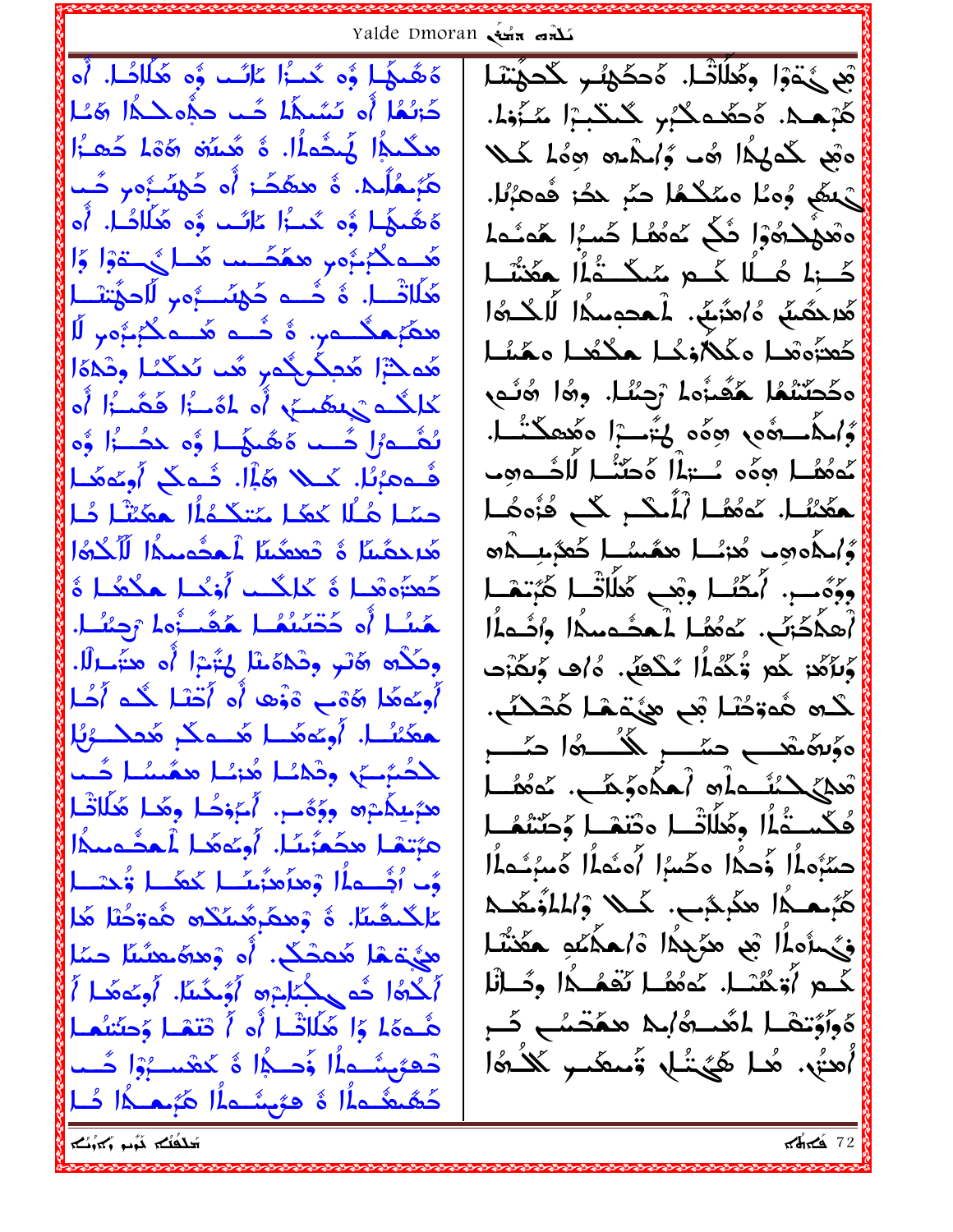Yalde Dmoran مَعَكَرِدِيِّمِ. كَمَلاً وَذَاعِمُهِكُمْ أَمَّا قَيْمِلْأَهَلْهِ وَحِسَّـٰوَحُو رَبِّ أَمْـٰلاً ٱلْمَـٰٰمَ وَٰٓوَاهُ ا قْدَا خَبْلُهُ تَهُمْ. ۚ وَ مَعْيِنُب أَ هَمَيْتُنَا خَطَبَا كَرْتُمُا هُصْكُمْ. عَمُّتُنَا بِحُثْنَا تَسْرُى أَوْكُنُنَا. أَوِكَمَكَا أَ تَفَعُدُا وَا كَاتْنَا أَه وَا وِإِوَّٱللَّهُ) أَلْعَلَّاؤُوْهِ. وَهُشُده وِلْشَاهِ) أوتقا حدَّمَدُو دُا مِعَدِسُب ﴾ أَعلَما ئْكْسِيُّەلُم ەَمساُە ەَمىُتِسە. ئەھُلْسا وتَعتَفُ. قَتْمَمَّاحِ الْكَتْبَاحُ وَّسْعَكْرُهُ وَ هَكْتَسْلَ وُهَنَّبٍ. وْإِيْلِيحْسَمْ وَتَتَحَكَّمِ أَكْدُا وحٌم مُنْحَضُرُه لِمَكْكُل لَمَعَدُّلَ هجَزْمُ حِمْدَكُمْزَتُنَدُّا. عَمْمُنَا هُــقَوْا ٱيْلَا ةُ وِهُمَّا حَرْبُهُا هُـعثَـكُـومِ ٱوجَـهَـكَـا هَجَمِسٌ وَٱلْمَا هُزْهُمْ ۖ كَهَكْمًا حَكَمْ! اً بِحَثَّا لِہُٗا مُعْمَٰنِیٌ۔ وُہ اِوَّٰٓآہِآاُہ ہَٰہٗت فَيْ زُنُنَـــا. 6ه تَعَــــدُا هِ هُنُوهُـــا حَسَنُوًّا ۚ كَسَلًا وَتَكُسَّ وِسُسَلَىٰ أَبَّ ِّوۡ﴾ُ ِ \_\_\_\_\_\_\_ەَتَّەْٯ. كەھُكَـــــــــا لَّاوُم ەَاڭگۇسۇەم أە مىڭلاشەن أە ھۇمئىسە. هَكْكُرْةُهِ هَجَّنَّهُمْ الْمُتَرَهُمُ الْمُحَكِّرَا أوحَمَعُكُمْ أَنْ هَكْتُسْمَلْ لِيُدُلْ شَعْرُمُكُمْ. هُنُا بِمُحْبِ ذُهِشُوبُا وِتَعِنُـمِ لَلْلَؤُا وْهِلُكُبِ وِقْرْهُــــد أَنْ هَجَّرْلُمَــــرُّەر وَّىكِيُّەن هُرِهُنَا. مُوهُنُا مِنْدُا وُسِوُل حْصِبُواْ. أُوعَوهُما أَرْ هُمْوَا فَوُسِيُّب وَوُواْل وُوسُلُلِهِ. كَمَلا وِقْعٍ حَذْوَهَكُمَا وَإِلَىٰ يَ هُدَٰ بَالْمَاهِ يَ صَلَّا حُدِ مَكْرَا وِنَىب هُذَا وِلْقَەهْدا ەُوھَۃِحُکَٰا وَسَنَۃَوْ فَيْ أَسْرِيمَهُ فَيَشْرَفَهُ لَيْمَاهُ وَذَٰهَا أَوْ لْحَيْ بِمُعَالِ وِتَقْدُلُهِ!. بْعَبِي حَلَّوْ وَمِنْطِ هَاسُعًا وُه هَٰدَتِ إِلَيهِ. أُوسَعَدا لِلْوُمِ أُه وِدَّائلِهِ ٱلْمَهَارَةِ حَكَيْبٍ. عَمَّقُنَا أَهْذَه لَّا أَحْسُبْهِ حَمَـٰٓا وَا هوَّبْتَـٰهُۚ أَا هُــَـهْ!. لَهُوَهُـا بْنَــهِ يُــهُ/هَــهِ وَٱلْـمَــنَـــهِ وَٱلْــهِ وَٱلْــهِ وَٱلْــهِ وَٱلْــهِ وَٱلْــه وضُّم عَكَّمُ/يُلْ هُــروْن وَهُهُـهُــل أَن هُـــر مُنْدَمِيْزًا حَكُحْثَكَ. وكُتَبِ هُدَّيَــب ووُحسَنُ جُده أَبْلُؤُبْاابْلُه أَه هَرمُنُكِ. لحَكَمثُماُ الْمَحْدَوِبِ تَتَعَمَّقُونَ مُوَمُّلًا } أُوعَقَدا مَعْدًا قُلْ قَعْفَهُمَا وُّومَنُكُلُّهَ. ٱلملاحكامب لحُث هُءهُما لهندُهُا. وضَرِ كُمِلًا وهُمِ حَذُّوهُ حَذًّا هُجَّوَهُمْ مِنْ أَو أَيكْتُبُ أَقْتِيهُ لمَكْلَّفٍ. وْاحْكُمْحَكْمْ هُدُا وَا يُوقِقْهَا وَا هَاجَاتِيْ وَهُدِكُمْ أوەُلم ھَعِنْدَاُه حَجَدُّە لِكَلَّا وَيَكْبَلُهَ ۚ لَّكُمْ يُبْشَأُ وَلَا تَشْأَرُ. هُـُـمْ هَهُكُـأَ وُه عْتْصُمْ وُبِ كَانُجَةًا وْمِثْهَبْلَا أَحْكَيْتُمْ. أَعْمَٰنُكُمْ أَحْسَالًا مْدَسُلًا. وَيُحَزَّانَكُمْ الْمُسْتَخَارَ أُوحَدِهَا عَلَيْبِ هَٰذِلًا هُدِ دَٰؤُكُمْ! وأُسْفَعٍ. ىغَـــلَّا . مَەمُنُــل لْمَكْــبِ وَلَكُــمَلَّا وهُوْا مَكِيدًا كُنْ حُكْفُ وَبِ تَعْطُلُ وَحَزُوْا تَدَدْنَ. عَمِّصُا تَحْدُثِه هَرِهُــتُدَّا وهُكُمَا كُب هَيضُوبُا وأُحكُنه شَعْبُ. وفُلا مْسْتَوْمْ لْكُمَسْتَهَا حَنْكَسْتَرْه أُوعَقَدَا هِمُّسَتَ أَلَّكُ وَهُدَا لَكُنَّهُ أَهْ وَحِدُّهِ حَــدًا. عَهِمُنَــا هُـــزُق وَحْسِب

بَدْيُمَامِ بَهْدِ بَمَهْرَسُمْ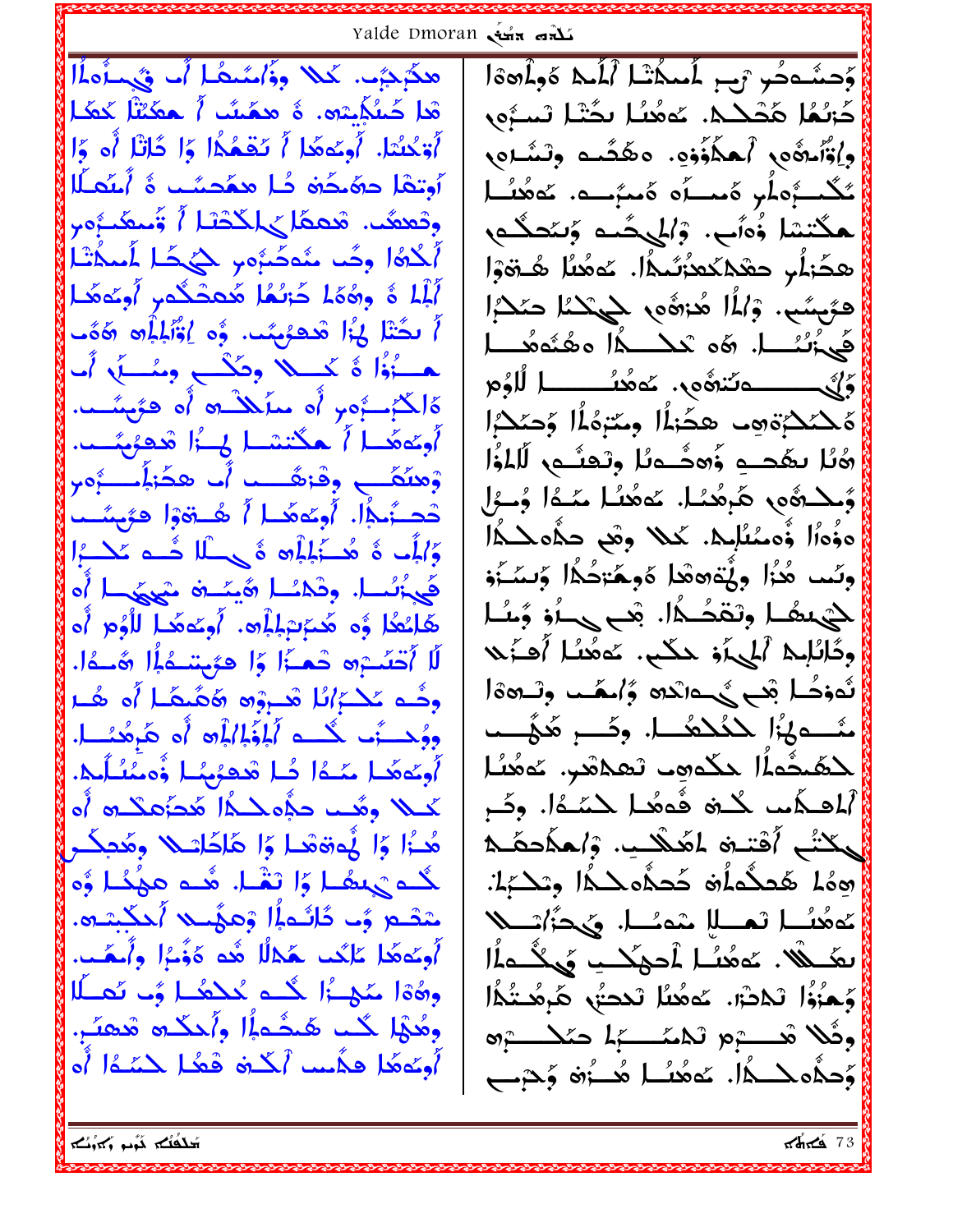Yalde Dmoran وْحِفْجًا بِكُمْلَ وَهُسِجِيًا وْحِفْيَةُ أَيْ لِلْمَكْلِ \$ مَعْنُما الْحَوْكَبِ وَلَيَكْمَدُ هَجِدُهَأَءَةَ حُجِدُوجِكُمَا وَهُجِكُرِكَةَ وَحَزُوْا لَـٰاحْزَا. عَـٰهِمُلا لَـٰحتُنِي هَٰٓرِهُـنَـٰٰٓهُا أُوعَمَعًا لِيَٰٓا عَكْمًا أَبِ شُوَفًا وَيَحَزَّابْنَا وفُلا تَعْسَرْمِ لَكُلِّمَتّْسَهُمْ حَكَمْسَرْوِهِ هَسْشَا. أَو لِيُزَا حُمْيِلًا أَبٍ وَّوَسِيلًا وَّو وَحِدُّه كَــدًا. عَهِمُنُــل مُـــزُنَه وَحَرَــبِ لمسْرُوُّا وقَدْرًا، أُويُوهَما إِنَّ أَلْمُعَمَّد مىڭى گَتِقْط حكْلُوُّەۋْا دُّىب ھِەُل تحدُّب أَ هَعُثْا أَه أَ كَـدُّتِهْـا. وشُـملا وَسَكْفَ رَجِزًا حَمَّوصُاً. وتَعْفَا لَٰاوُمِ قَدَا مُسْبَبَا شُمَكْبَرَة وُ حَذْهِكُمَا. للغُوصيُا هُرِهُيُا. عَمَّنُا تَعْدِم أُوعُوهُا أُو هُدُوهُ وَحْرٍ، هُسكُفَ أَ يُتِوْقَا حَصَّمُوْهِ أَحَمْدُا. هَبِّسِد حَعْكَتَهِ و كَا فَتْقَا هَٰلِكُهَا وْهِسَّكُفْ أَبْ كُثِيْنَا ۖ حكنُسًا وذُهبُسًا جَبِ أُهَدٍ. كُنْ وَهُ! حُّــه هُوَجِسًا و وَهُرَكَـــز لْلوُم كُـــو احدُّہ حـــــدُّا حُجِبُـــــا ہ ِحْــــــــرُا. أَلَّا هُــوصنَّتْرُه أَو هَرمُنْــل أَوْجَوهَــل لِــزُل وَحِدُّه حَدًا شَهْنَهُ مَحْكَمَا أَسِ وَاهْنَا. وُكَمَا أَـمَّحْنَا شُو هَٰٓىٰدِ}ُوَّةٍ۞ أَو وَهُكَا شُو مَهْكُ الْمَسْرِ الْمَنْكُمُ لَاهُمْ لَكْمَمْ أَستَتَاتِرُه أَنْ يَكْتُبُلْ وُهِ وُدْسَا أَهِ أَب لَّهْدِيَّكُ pهْكِذَانَ الْمَامَ الْمُكْتَبِدِينَ الْمَكْتَبِينَ مِنْ الْمَسْتَدَبِينَ الْمَاسَةِينَ تَحْسَلًا وُ}هَٰتَ:. لًا أَبَّ حَذَّهِ حَسَمًا ﴾ وكعثرال كمعُنا نَهْنزُاكا أَلمَعْت مْحِجُبًا أَو مُحِجَدًا. أَلَّا وُبِ حِذْوِجِجًا! لمكلَّفه وتُعقَّده. وهُه وهُلُّص ١٥٥ دجُسُا أَه مُحمكْرِكَة فُحو قَرَبْكُت. أُوحُوهُـا رَهُوسُـا أَب هذَـٰهَٰا وَّــمَىٰ لَّــو َكْدُەبْمَا وِنَتْعَبْ كُحِنَّنْتُمَا كَرُوهُـا. مَنْ الْمَعْنُفُ أَنْ أَوْلَٰهِ مَنْ الْمَسْمَلِ وَالْمَسْمَلِينَ وَالْمَسْمَلِينَ وَالْمَسَاءِ غَمْمُلًا وِنَس رَجْزًا بْعِي هَذَالًا. مَعْعَمُا يْ بِعْضًا وَلَ حُدْثَتُوْلَ. أُوجَعَعَبَا تَعَفُّ أَيْضًا ؤُكُل بْعِي صْحْدْ حْشَعْ وُ حُوَّەوُ!. وِنَتْدَىٰوْ هذه صصفه ومحدثك وأيضفه حنُّـه%و كِنُمقط سَعُمكُنْـا. لَٰالمُؤا وهُمُعنهُ احْبُسْدِهِ وُهِ هْلِلُسِمْ. وِنُسْبِهِ وِلَا هِمَّــم هِهُ| لِكَعَّــهُؤُه. عَمْنُــل لَّكُمْ يُمْعَظُلُ وَهُجَكُمْ أَرْتَقْلُ لَكُب هعَدُا. أُويُوهَا هُدَرُهكُلُو أُو رُقِرًا هُب لكتمعْف لْمَوْلُ مَكْفَرْسُم وُمِعْيَرُا. هدًا أن أن همها وُدًا هَا دُما لَه الله عليه ومُنْهَى مَكْحُا وِلَا أُهْوُلِ). هَكْجًا وِلَا وًْكُووُا وِهُدَدُوْ دُعِ هُدَ هُدَا تَعِجَّا وَحَدُّا. لَمُوشَوْدَاً مِبْدَاً وِهُدُّوْه لْحُدْوَمْكُمْ حَدُّوْمَكُمْ لَّالِمُوْلُ وَلَحْسَمِهَا وَحِعَدُكُمْ حَعِدًى زِلْمٍ. ثَــوزُا حَكَــارْوُهِ وْا فَعَمْعًا وَجُوَّوْ. أُويُوهَا كَيُوهُفْ أَوْوُا هَجْوَجَسِجُلَ وَعُجُمِلٍ مَجْجُمٍلٍ هُجْرَوهِ أَه لِمَعْنَـٰمِ وَْهِمْـَٰٓا. وِضًا مُنَلٍّ مَكْــهُا وهَزِدُهِمَا وَهِزَمِيْهِا كَلَّهِ حَكْمِهِمَا.

بَدْيُمَامِ بَهْدِ بَمَهْرَسُمْ